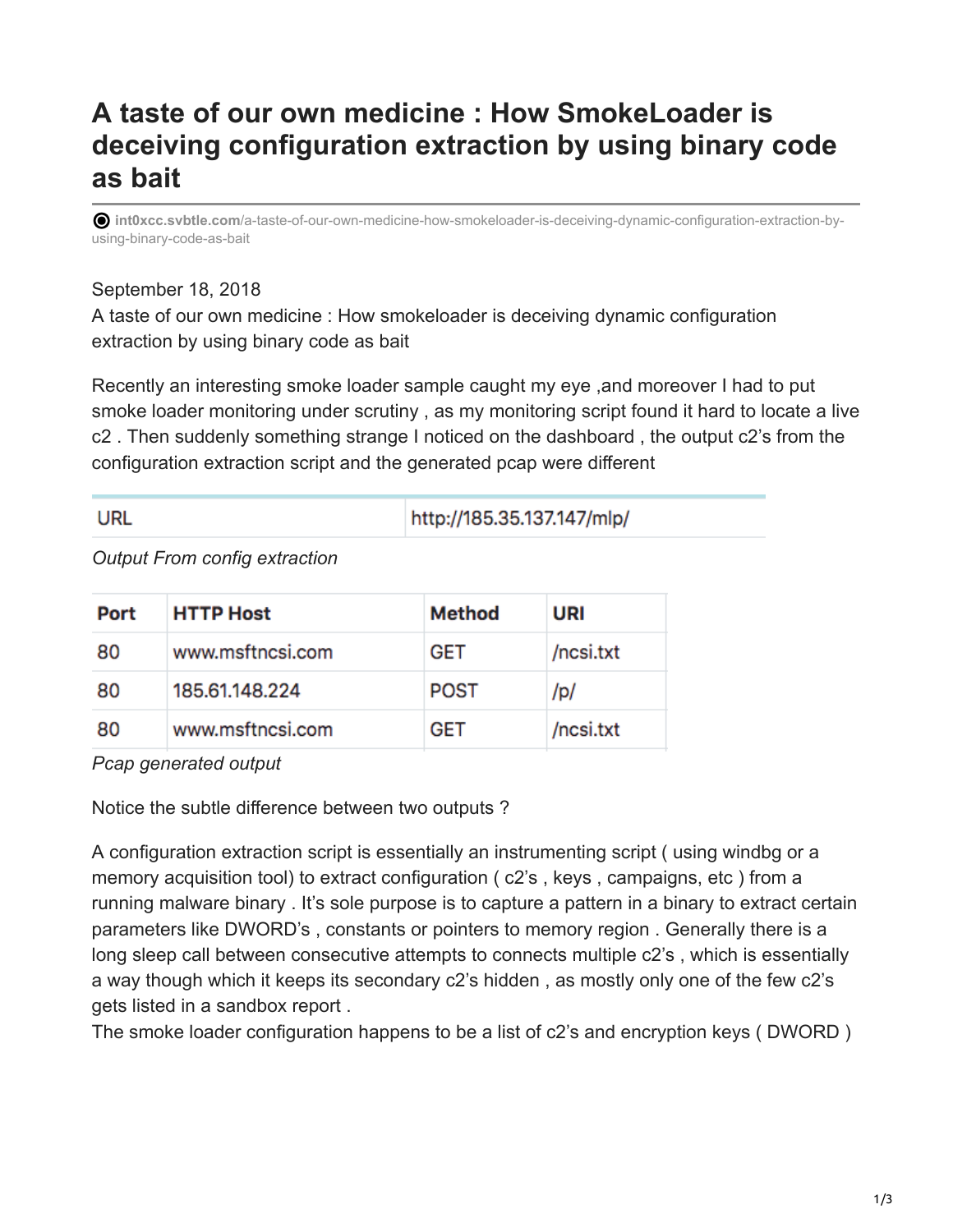|     | GenerateC2 proc near      |
|-----|---------------------------|
| mov | ecx, dword ptr NumC2      |
| xor | eax, eax                  |
| cmp | ecx, 2                    |
|     | cmovz ecx, eax            |
| mov | dword ptr NumC2, ecx      |
| mov | ecx, C2BufferArray[ecx*4] |
| jmp | DecodeC <sub>2</sub>      |
|     | GenerateC2 endp           |
|     |                           |

.

This subroutine that generates a hidden c2, roughly translates to following stream in opcode

```
33 C0 83 F9 02 0F 44 C8 89 0D 80 6C 00 10 8B 0C 8D E8 12 00 10
```
Extracting Numc2 and C2BufferArray ( encoded c2 list buffer) would be a matter of creating a regex

RegEx = \x33\xC0\x83\xF9(.)\x0F\x44\xC8\x89\x0D.{4}\x8B\x0C\x8D(.{4})